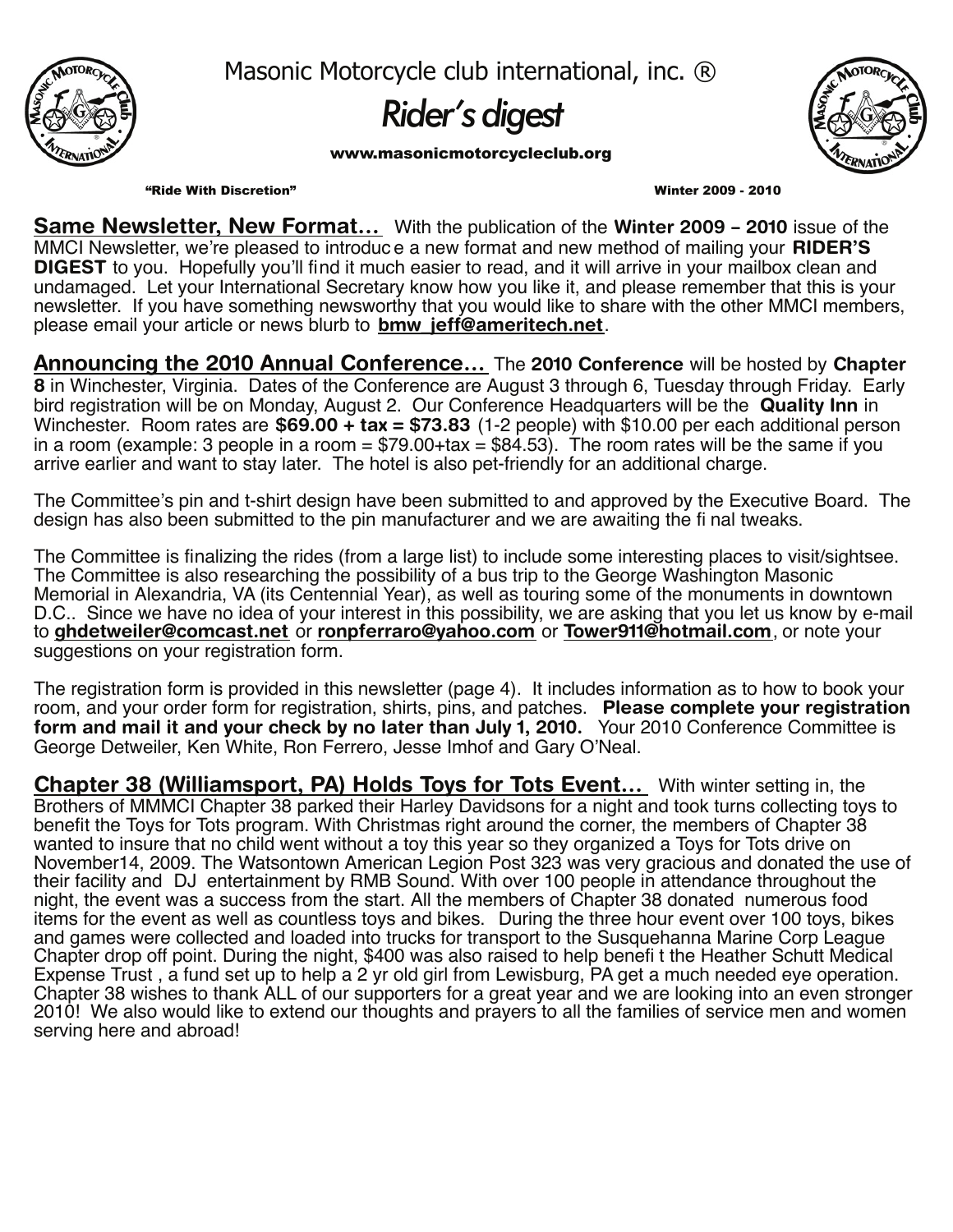## **MASONIC MOTORCYCLE CLUB INTERNATIONAL, INC. ® Executive Board, 2009 – 2011**

Tonawanda, NY 14150

1621 Independence Ave North Golden Valley, MN 55427<br>763-545-0491

University Heights, OH 44118

**Treasurer: George Detweiler Doug Kelley** Doug Kelley 15173 Holleyside Drive<br>Dumfries, VA 22025 703-670-2313 Bumpy Geortz, Tom Boyle, Jeff Killian **ghdetweiler@comcast.net**

**2 Year Trustee: Cliff Wilson** Scott Rose 925 Madison Avenue<br>Painesville, OH 44077 440-357-6658<br>cliffwilson65@msn.com

Middleburg, PA 17842 570-837-7079<br>dwptrucking@aol.com

**6 Year Trustee: Gordy Aune, Jr.** 2432 Pearson Parkway 763-585-1766 Ken White (Co-Chair) **GRANDPAAUNE@aol.com**

**Honorary Trustee: Don Crete, Past Pres. Newsletter Editor: Jeff Kaplan**<br>188 Coleman Road **Send articles and material for publication** 188 Coleman Road **Send articles and material for publication to**<br>Auburn, NH 03032 **Send articles and material for publication to**<br>**Send articles and material for publication to the contract of the contract of the contract** 603-483-0714 **cretedanm@comcast.net Lifetime Trustees:**

**International Chaplain: Jeff Killian Rex Baker, Doug Kelley**

### **Elected Officers Appointed Committees**

**President: Kent Dorney <b>By-laws: John Van Kirk (Chair).**<br>49 Simson Street **Bex Baker Dick Morse Gary O'Neal** Rex Baker, Dick Morse, Gary O'Neal

716-694-1595 **Safety: Don Gonya (Chair); fitmedic@verizon.net** Mateur Ron Baldwin, Robert Boss, Ian Mountfield Ron Baldwin, Robert Boss, Ian Mountfield

**Vice-president: Kenneth White**<br>1621 Independence Ave North **White** Gordy Aune, Dave Page

763-545-0491 **Audit: Ed Lewis (Chair), mmci24-1@msn.com** Lloyd Jackson, John Bennett, Chris Alexander

**Secretary: Jeff Kaplan Finance: George Detweiler (Chair),**<br>2417 Elmdale Road **Finance: George Detweiler (Chair),**<br>Jeff Kaplan, Gordy Aune, Dave Page Jeff Kaplan, Gordy Aune, Dave Page

**Membership: Rex Baker (Chair) bmw\_jeff@ameritech.net** (1567 Kinsman Rd., NE., N. Bloomfield OH 44450 **summerrider5054@embarqmail.com**),

Grievance: Neal Forbes (Chair),

**Website: Doug Kelley (Chair),**

**AMA Rep/Liability Insurance: Dick Morse** 

**cliffwilson65@msn.com Quartermaster: Cliff Wilson**

**4 Year Trustee: David Page Death Benefit Fund: Dick Morse (Chair),** Rex Baker (Vice-chair), Dick Foxen (Sec-Treas),<br>Cliff Wilson, Neal Forbes

> **Conference 2010: George Detweiler (Chair),** Ken White (Co-chair), Ron Ferrero, Jesse Imhof,

Brooklyn Park, MN 55444 **Conference 2011: Dayton Berg (Co-chair),**

**bmw** jeff@ameritech.net

**Richard Kovac, Richard Morse**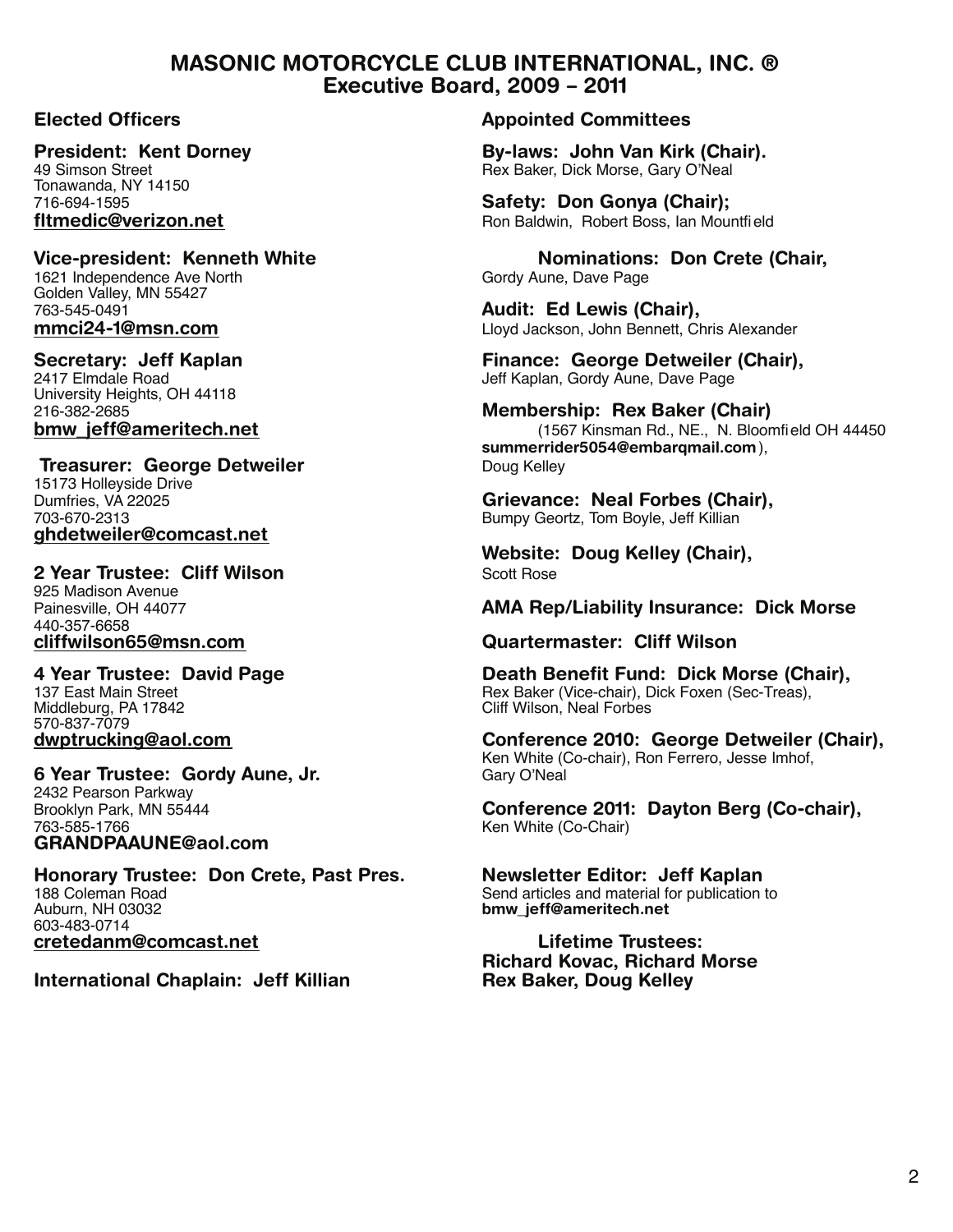**From Your President...** Brothers and Friends - I hope you have all had a wonderful holiday season and a joyous New Year with your family and friends. Once the weather clears and returns to more hospitable temperatures, I hope to see many of you out on the highways and byways.

Our next Executive Board meeting is February 6 from 4:00 to 6:00 PM in Apalachin, NY. If you have any items you would like on the agenda, please forward them to me at your earliest convenience. We are planning to hold the next Executive Board meeting in the mid-May at this year's Conference hotel in Winchester, VA.

On another note: MMCI has been notified by Brothers in New York that the Grand Lodge of New York has prohibited the Widow's Sons Motorcycle Club from wearing the Square and Compasses, along with using the words "Mason" and "Masonic" in connection with their group and activities within the Jurisdiction. At this time it does not impact MMCI, but I caution all Brothers to Ride and conduct themselves With appropriate Discretion. From my discussions with Brothers close to the situation it appears that a Widow's Sons chapter in N.Y. chose to act contrary to this (and very un-Masonically too, I might add) and Grand Lodge took notice. To avoid rumors I will state that some mention has been made that GLoNY does not recognize any motorcycle groups, but I believe the speaker was ignorant of the fact that the Grand Lodge of New York was kind enough to run an article with our logo and membership application in their own periodical publication several years ago, and still maintain it on their website today. Hence they do recognize MMCI at some level.

And on a personal note: The younger Brother Dorney has had a busy fall season making some major life decisions. Bryant will be starting his new career with the U.S. Navy on February 23,2010. Additionally, he has met a rather nice, but foolish, young lady who has accepted his marriage proposal. They are planning a long engagement with no date set. And younger son Tristan has already been after me to have a petition ready for him to complete on his 21<sup>st</sup> b-day in February.

Until the weather clears - Kent (Frozen in Buffalo)

**From Your Vice- President...** Greetings from the frozen tundra of Minnesota. It's days like this that make me really appreciate riding in South Dakota at 100 degrees in August. Last weekend I was up at the cabin ice fishing and we had temps of 26 below zero on Saturday, and then 31 below zero on Sunday. Sitting on the snowmobile pretending I was riding the Valkyrie just wasn't the same.

Speaking of August, the plans are coming along nicely for the 2010 Annual Conference. Thanks go out to George and his crew for the planning and setting up this event. They are planning some nice activities and have mentioned a trip to Washington, D.C., a ride on the Skyline Drive and other events. They are also planning an early bird event for riders who show up a day early. This should be a great get together and I look forward to seeing a nice turnout and strong support for George and his crew.

The 2011 Annual Conference plans are set with the dates chosen and a location already lined up in Minnesota. We'll announce those at a later date, but you can put the fi rst week of August, 2011 on your calendar for a visit to Minnesota.

I have been contacting Grand Lodges informing them of our group and asking them to allow us to link directly with their web sites. So far I am getting some pretty nice positive feedback from the Grand Lodges responding. I will update you in the next newsletter as to my status on this.

Stay warm and for those of you who are fortunate enough to be able to ride all year, I'm thinking of you when I'm on my snowmobile.

Fraternally yours – Ken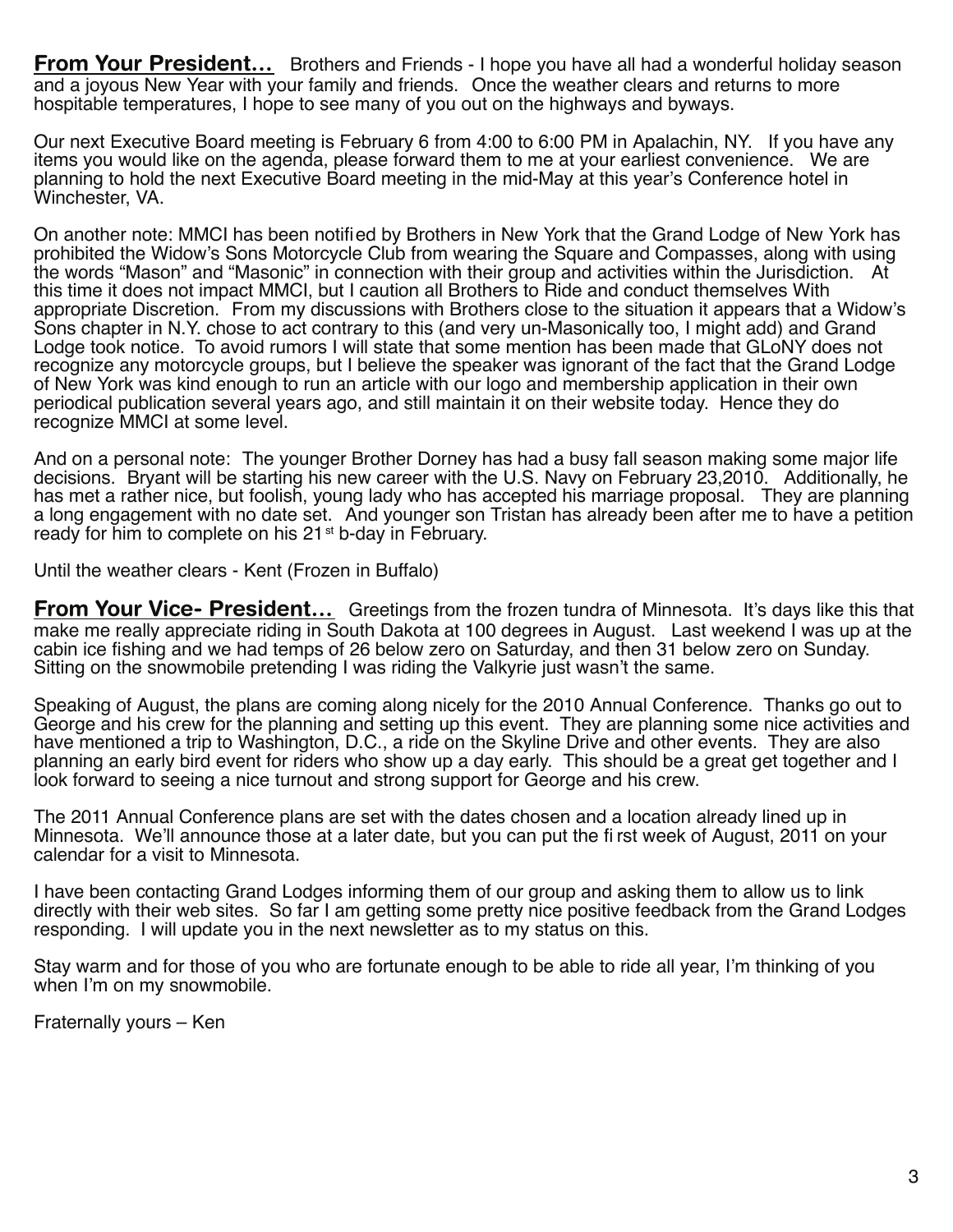#### **MASONIC MOTORCYCLE CLUB INTERNATIONAL, INC. ®**



### *2010 ANNUAL CONFERENCE* **WINCHESTER, VIRGINIA MONDAY, AUGUST 2ND THRU FRIDAY, AUGUST 6TH**



# **PLEASE PRINT**

| <b>STATE</b><br>ZIP <b>EXAMPLE</b> |               |             |                                                                                                                                                                                                                                                           |                      |
|------------------------------------|---------------|-------------|-----------------------------------------------------------------------------------------------------------------------------------------------------------------------------------------------------------------------------------------------------------|----------------------|
| <b>PHONE</b>                       |               |             |                                                                                                                                                                                                                                                           |                      |
|                                    |               |             |                                                                                                                                                                                                                                                           |                      |
|                                    |               |             | #                                                                                                                                                                                                                                                         | <b>EXTENDED COST</b> |
|                                    |               |             |                                                                                                                                                                                                                                                           |                      |
|                                    |               |             |                                                                                                                                                                                                                                                           |                      |
| S M L XL 2XL 3XL                   |               |             |                                                                                                                                                                                                                                                           |                      |
| S M L XL 2XL 3XL                   |               |             |                                                                                                                                                                                                                                                           |                      |
| S M L XL 2XL 3XL                   |               |             |                                                                                                                                                                                                                                                           |                      |
| S M L XL 2XL 3XL                   |               |             |                                                                                                                                                                                                                                                           |                      |
|                                    |               |             |                                                                                                                                                                                                                                                           |                      |
|                                    |               |             |                                                                                                                                                                                                                                                           |                      |
|                                    |               |             |                                                                                                                                                                                                                                                           |                      |
| YES OR NO                          |               |             |                                                                                                                                                                                                                                                           |                      |
|                                    | (CIRCLE) SIZE | <b>COST</b> | <u> 1989 - Johann John Stoff, amerikan besteht als der stadt i den stadt i den stadt i den stadt i den stadt i de</u><br>$$65.00 \mid X$<br>$$30.00 \mid X$<br>$$15.00$   X<br>$$20.00$ X<br>$$20.00$ X<br>$$25.00 \mid X$<br>$$3.00$ X<br>$$5.00 \mid X$ |                      |

\*\*\* Specify mens or womens shirt.

Make checks payable to MMCI and mail checks and registration form not later than JULY  $1<sup>st</sup>$ , 2010 to:

GEORGE DETWEILER 15173 HOLLEYSIDE DRIVE DUMFRIES VA 22025

HOTEL INFORMATION FOLLOWS. INDIVIDUALS MUST MAKE THEIR OWN RESERVATIONS WHICH **MUST BE** HOTEL INFORMATION FOLLOWS. INDIVIDUALS MUST MAKE THEIR OWN RESERVATIONS WHICH **MUST BE MADE NO LATER THAN MONDAY JULY 12, 2010.** RESERVATIONS RECEIVED AFTER JULY 12, 2010 WILL BE **MADE NO LATER THAN MONDAY JULY 12, 2010.** RESERVATIONS RECEIVED AFTER JULY 12, 2010 WILL BE PROVIDED ON A SPACE AVAILABLE BASIS AND AT PREVAILING RATES.

**QUALITY INN 1017 MILLWOOD PIKE WINCHESTER, VA 22602 PHONE # IS 540-545-8121 QUALITY INN 1017 MILLWOOD PIKE WINCHESTER, VA 22602 PHONE # IS 540-545-8121** RATE IS \$69.00/NIGHT + TAX (\$73.83) . A BLOCK OF 60 ROOMS HAS BEEN RESERVED. PET-FRIENDLY FOR A RATE IS \$69.00/NIGHT + TAX (\$73.83) . A BLOCK OF 60 ROOMS HAS BEEN RESERVED. PET-FRIENDLY FOR A FEE. \$10.00/EXTRA ADULT IN ROOM. CHILDREN 18 AND UNDER ARE FREE. A CONTINENTAL BREAKFAST IS FEE. \$10.00/EXTRA ADULT IN ROOM. CHILDREN 18 AND UNDER ARE FREE. A CONTINENTAL BREAKFAST IS GUARANTEED BUT A FULL BREAKFAST IS BEING NEGOTIATED. SAME RATE WHETHER ARRIVING EARLIER OR GUARANTEED BUT A FULL BREAKFAST IS BEING NEGOTIATED. SAME RATE WHETHER ARRIVING EARLIER OR STAYING LATER.

REGISTRATION FEE INCLUDES: HOSPITALITY ROOM, WELCOME EVENT, PIZZA NIGHT, BANQUET (THURSDAY REGISTRATION FEE INCLUDES: HOSPITALITY ROOM, WELCOME EVENT, PIZZA NIGHT, BANQUET (THURSDAY EVENING), CONFERENCE PIN, DEPARTURE BREAKFAST.

FOR MORE INFORMATION CONTACT ANY ONE OF THE FOLLOWING:

| <b>GEORGE DETWEILER</b><br>GEUN | 703-670-2313                     | l ghdetweiler@comcast.net |
|---------------------------------|----------------------------------|---------------------------|
| <b>RON FERRERO</b>              | $\sqrt{2}$<br>302-947-<br>7-4625 | ronpferraro@yahoo.com     |
| <b>JESSE IMHOF</b>              | 302-645-0824                     | Tower911@hotmail.com      |

ALL PARTICIPANTS ARE REQUIRED TO SIGN A RELEASE FORM. CHILDREN MUST HAVE A PERMISSION SLIP ALL PARTICIPANTS ARE REQUIRED TO SIGN A RELEASE FORM. CHILDREN MUST HAVE A PERMISSION SLIP SIGNED BY BOTH PARENTS.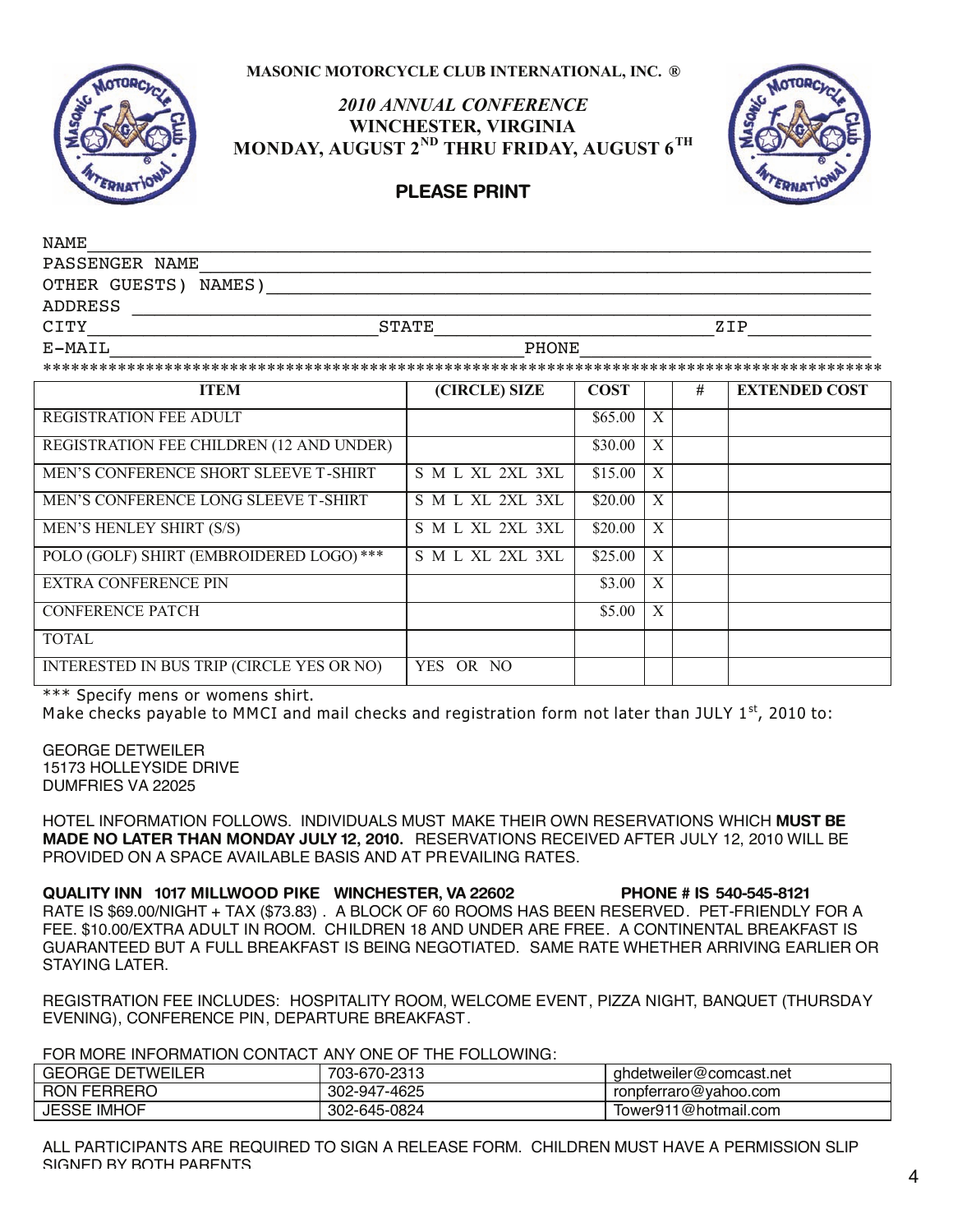**Minutes of the October 31, 2009 Executive Board Meeting…** The Fall 2009 meeting of the MMCI Executive Board was called to order by President Kent Dorney at 4:05 PM in the conference room of the Quality Inn in Apalachin, NY. All officers were present except for Doug Kelley. Three members were present via telephone conference call. These included Ken White, VP; Gordy Aune, Jr., Trustee; and Rex Baker, Lifetime Trustee. Opening prayer was given by Jeff Killian, Chaplain; and the Pledge of Allegiance was led by Kent Dorney, President.

# **Officers Reports**:

**President**: Kent reported on a European effort to create an all-European motorcycle conference. The organizer of this effort had contacted Kent, requesting contact information for MMCI chapters in Europe. Kent responded that the International Secretary would forward his request to the chapter secretaries, and it would be their choice to respond. Kent also reported on the New York Grand Master's issue with a particular Masonic motorcycle club within his jurisdiction. Kent told the Board that he would keep it informed if further concerns arose.

**Vice-president**: Ken deferred comments about the 2010 annual conference to George Detweiler, who would present an update. Regarding the 2011 annual conference, Ken reported that Chapter 24 had pretty much settled on a location which is the Treasure Island Resort in Redwing, MN. Dates are August 3 – August 5, 2011. Ken also reported that he has prepared a letter which will be sent to Grand Lodges requesting them to add the MMCI website on the links pages of their own websites.

**Secretary**: Jeff reported that the Fall newsletter had been mailed and that he had completed a review of every record in the current roster, which raised questions about the status of several Chapters. Jeff noted that he had emailed or sent letters to Chapters one or more years in arrears. Little progress to report. As a result, the roster will be culled of any members or Chapters signifi cantly in arrears, and those members will no longer receive newsletters or any correspondence from MMCI. The Membership Chairman and International Secretary were directed to establish a process whereby members of any Chapter about to be suspended would receive a letter giving them the opportunity to join Chapter 8 if they are desirous of keeping their membership in MMCI. Jeff reported that the Constitution and By-laws have been updated; that he and George have established a solid working relationship between the Treasurer and Secretary; that a schedule for the printing and mailing of newsletters had been established; that a more effi cient way of maintaining the membership roster needs to be identifi ed; and, that no correspondence other than the European motorcycle conference had been sent or received.

**Treasurer**: George distributed the financial report for ten months ending 10/30/2009. There was a discussion about IRS requirements for maintaining records, and if MMCI was required to retain records beyond seven years. Rex, who has been e-filing the annual tax returns, believed that the seven year requirement applied to MMCI. George announced that he would be issuing fi nancial reports on a quarterly basis.

**Trustees**: Gordy asked a question about a Chapter's status if it is more than six months in arrears for dues payment. Discussion followed.

**Committees**: By-laws reported that it was addressing language to separate the Audit and Finance Committee into two separate standing committees. Membership reported that it has reactivated Chapter 10 in Holly Springs, MS and that a request was received to reactivate Chapter 20 in MA; it has received inquiries about starting Chapters in Delaware, California, Romania and Germany. The Death Benefi t Fund committee submitted its report, and its plan to rollover maturing CD's. The Quartermaster reported on sales which included items sold at the annual conference in Lead, SD.